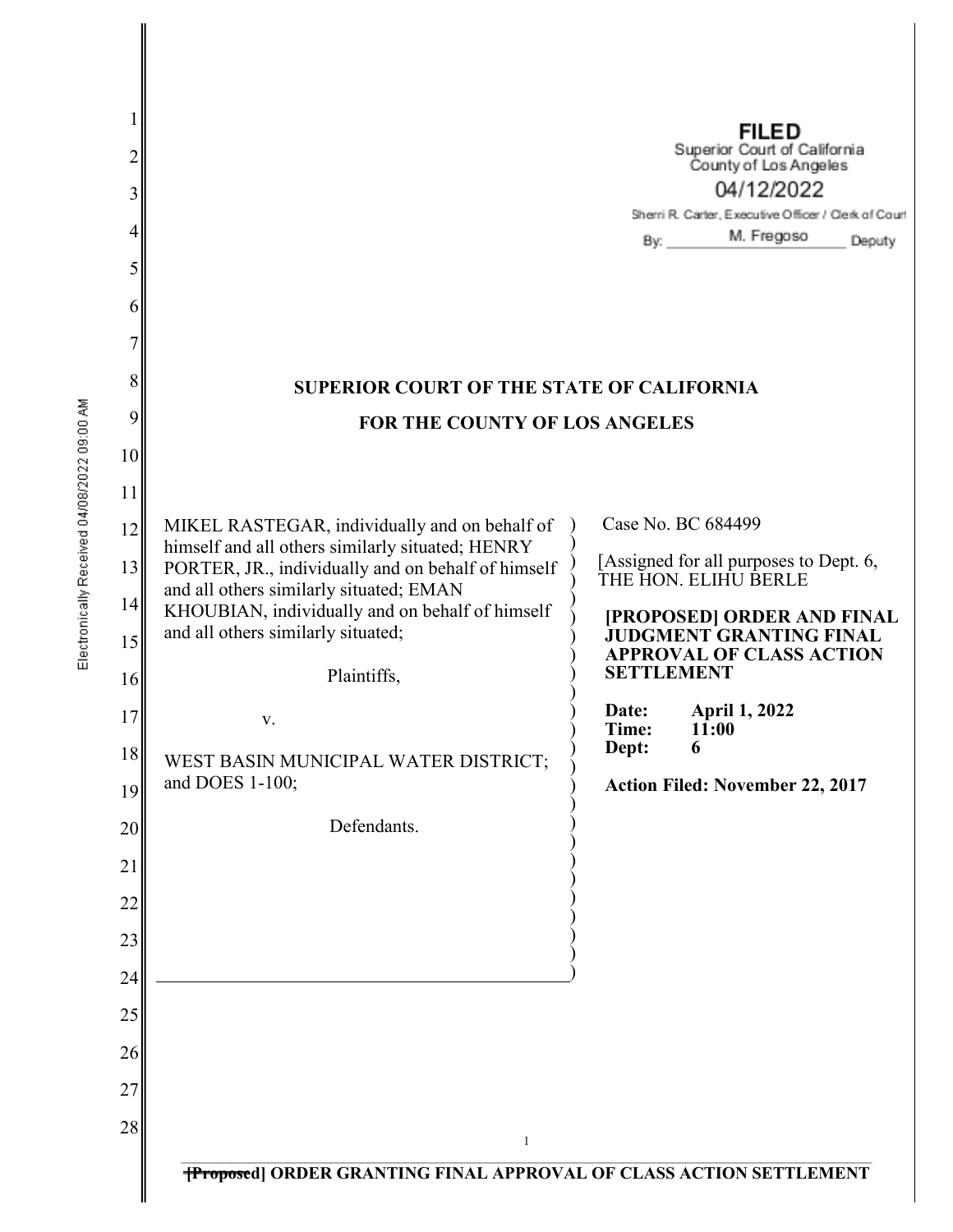1 2 3 4 5 6 7 On November 22, 2017 Plaintiffs Henry Porter, Jr. and Eman Khoubian (collectively "Plaintiffs") brought this action individually and as representatives of a proposed Class of taxpayers challenging the legality and constitutionality of the West Basin Municipal Water District ("West Basin," the "District," or "Defendant") Standby Charge which was collected from each of the certified class members on their property tax bill by the Los Angeles County Assessor, and seeking a refund on behalf of themselves and "all others similarly situated" for these Standby Charges.

8 9 10 11 12 13 14 15 16 On February 26, 2018, Plaintiffs filed their First Amended Complaint to address the defenses alleged by counsel for the District and alleging that the assessment of Standby Charges on real property owners in West Basin's service area is unlawful because it violated (1) California Constitution Articles XIII and D (commonly known as proposition 218); (2) California Government Code section 53720 et seq. (commonly known as Proposition 62) and California Constitution Article XIIIA (commonly known as proposition 13); (3) California Constitution Articles XIII C and D (commonly known as Proposition 26); and (4) Government Code sections 54984 et seq. (the Uniform Standby Charge Procedures Act). The FAC also included a Demand for an Accounting.

17 18 19 20 21 After multiple mediations and months of extensive negotiations, the parties reached a proposed Settlement Agreement as filed with the Court on January 5, 2021. An Amended settlement was filed with the Court on May 28, 2021, and the hearing on the Motion for Preliminary Approval was held on November 22, 2021, and the Court Order of preliminary approval was entered by the Court on November 22, 2021 ("Settlement Agreement").

22 23 24 25 26 Plaintiffs moved the Court for an Order finally approving the Settlement, as reflected in the Settlement Agreement, as fair, reasonable and adequate. The Court held fairness hearings on the Settlement on March 15, 2022, at 10:00 am., and April 1, 2022, at 11:00 a.m. Notice was provided to Class Members of these hearings, and counsel for the parties were present for the hearing conducted by the Court.

27 28 The Court having fully considered the Motion for Final Approval of the Settlement as provided by Rules of Court, Rule 3.769(8) and (g), that memorandum of points and authorities in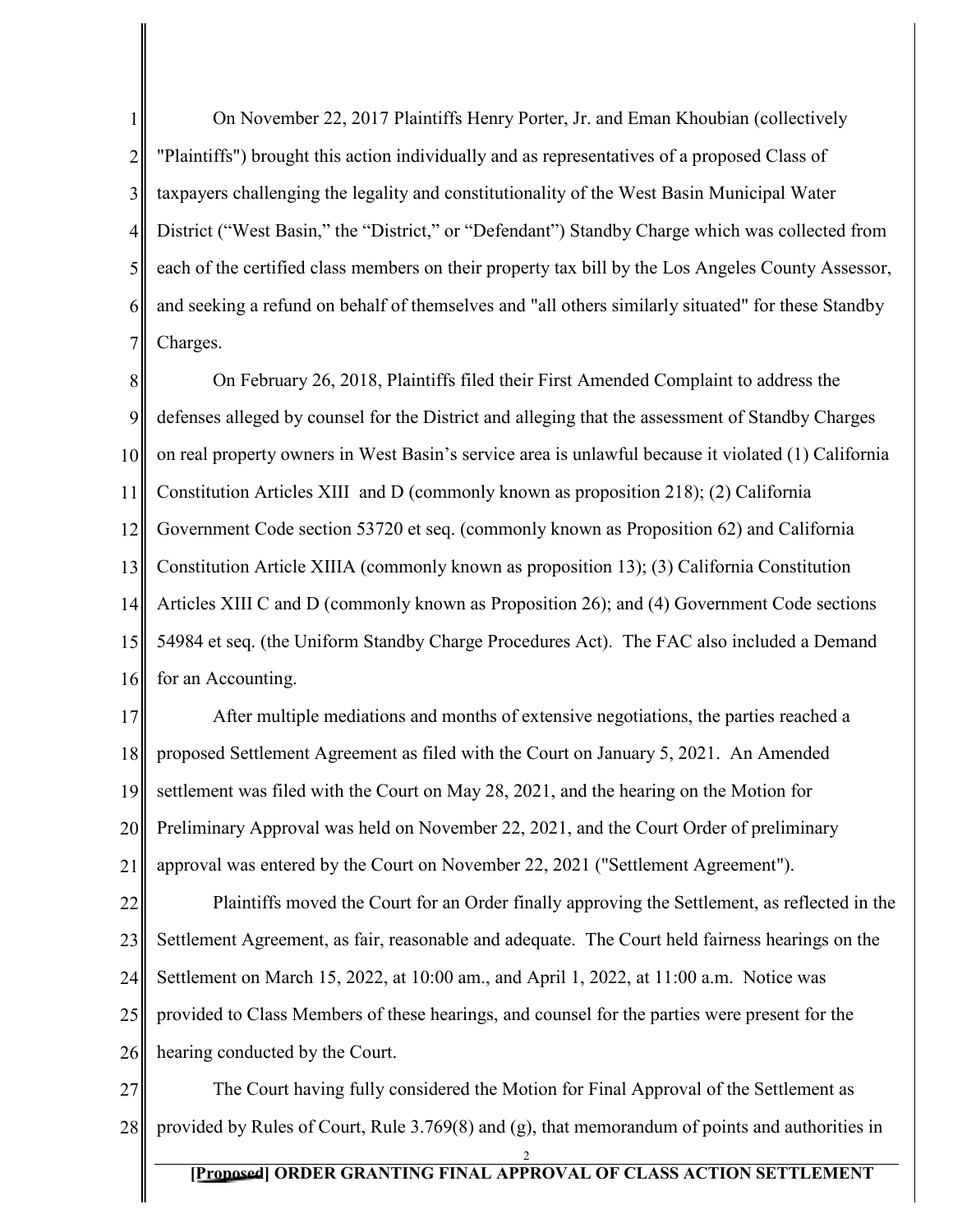1 2 3 4 support thereof, the declarations in support thereof the Settlement Agreement itself, relevant law, and the oral argument presented to the Court, and in recognition of the Court's duty to conduct a fairness hearing as to the good faith, fairness, adequacy, and reasonableness of any proposed settlement,

5 IT IS HEREBY ADJUDICATED, ORDERED AND DECREED as follows:

6

7

8

# **I. DEFINITIONS**

The capitalized terms used in this Order shall have the meanings and/or definitions given to them in the Settlement Agreement, Exhibit A. In particular:

9 10 11 12 "Settlement Class" is defined as follows: All real property tax payers, whether individuals, businesses, trusts, partnership, corporate, or any other legal form, who, during the Class Period, paid the Standby Charge that is identified on their property tax bills as an "Assessment" and that is collected from property tax payers by the County of Los Angeles for the District.

13 14 15 16 17 18 19 "West Hollywood Settlement Subclass" is defined as follows: All real property tax payers in West Hollywood, California, whether individuals, businesses, trusts, partnership, corporate or any other legal form, who, during the Class Period paid the Standby Charge that is identified on their property tax bills as an "Assessment" and that is collected from property tax payers by the County of Los Angeles for the District, but who do not receive water from, and are not connected to, the West Basin water distribution system, either to receive recycled water for their real property or to receive potable water directly from the District.

20 21 22 "Current Payor Class Members" means Class Members who are current payors of the Standby Charge—that is, who are real property owners in the District's service area at the time the Court entered the Preliminary Approval Order on November 22, 2021.

23 24 25 26 "Former Payor Class Members" means Class Members who are former payors of the Standby Charge—that is, who paid the Standby Charge during the Class Period but who are not real property owners in the District's service area at the time the Comt entered the Preliminary Approval Order on November 22, 2021.

27 28 KCC LLC was appointed by the Court as the "Settlement Administrator" in the Preliminary Approval Order entered on November 22, 2021.

**[Proposed] ORDER GRANTING FINAL APPROVAL OF CLASS ACTION SETTLEMENT**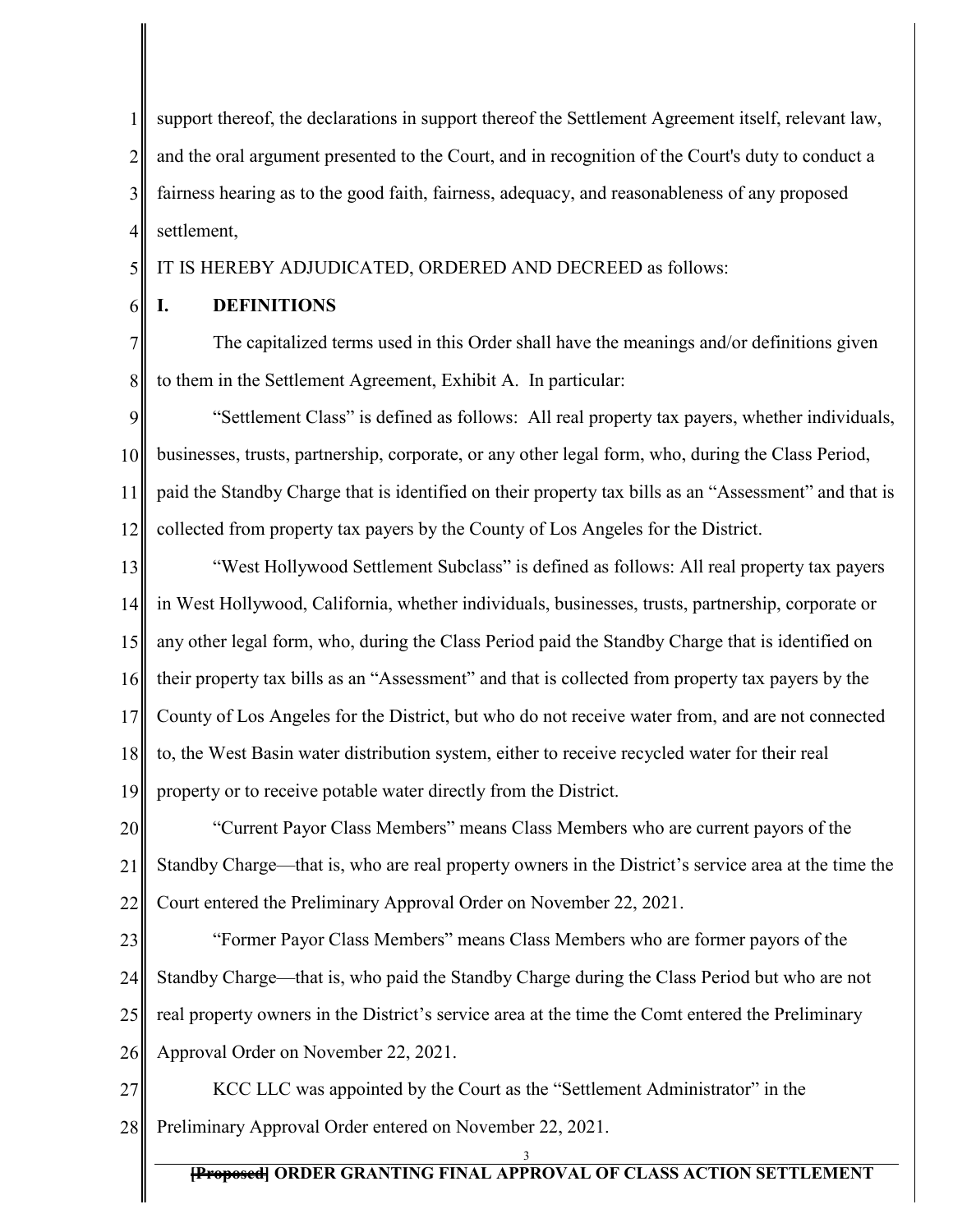### **II. JURISDICTION**

2 3 4 5 The Parties and the Class Members have submitted to the jurisdiction of this Court for purposes of the Settlement. The Court has personal jurisdiction over the Parties and the Class Members and has subject matter jurisdiction to approve the Settlement and to release all claims and causes of action released in the Settlement.

6

1

# **III. NOTICE TO CLASS MEMBERS**

7 8 9 10 11 12 13 14 15 16 17 18 The notice mechanisms implemented pursuant to the Settlement Agreement, which the Court approved in the Preliminary Approval Order on November 22, 2021, (i) constitute reasonable and best practicable notice, in that they are reasonably calculated, under the circumstances, to apprise putative Settlement Class Members of the pendency of the Action, the terms of the Settlement, their right to object or exclude themselves from the Settlement, their right to appear at the Final Hearing, and the fact that a failure to submit a valid and timely request for exclusions serves to submit the member to the Court's jurisdiction for settlement purposes; (ii) constitute due, adequate, and sufficient notice under the requirements of the United States Constitution, California law and other applicable laws and rules of court. Further, the Court has considered the Reports and Declarations provided by the Class Administrator as to the implementation of the Notice mechanisms and finds that the Notice requirements have been reasonably satisfied.

19 20 21 22 23 KCC received a list of 227,719 identified class members. KCC updated their addressing using the National Database. On December 15, 2021 KCC caused a postcard Notice to be printed and mailed to provide the Notice of settlement to 227,246 members on the updated address list. KCC received zero postcards returned. KCC mailed Notice packets to the class members. KCC received 2,517 Notice packages returned.

24 25 26 27 KCC authorized a press release. Notice of Settlement was published in various publications by KCC. KCC also posted information regarding the settlement on the Website created for the settlement. KCC also established a toll free number to communicate with the Class Members.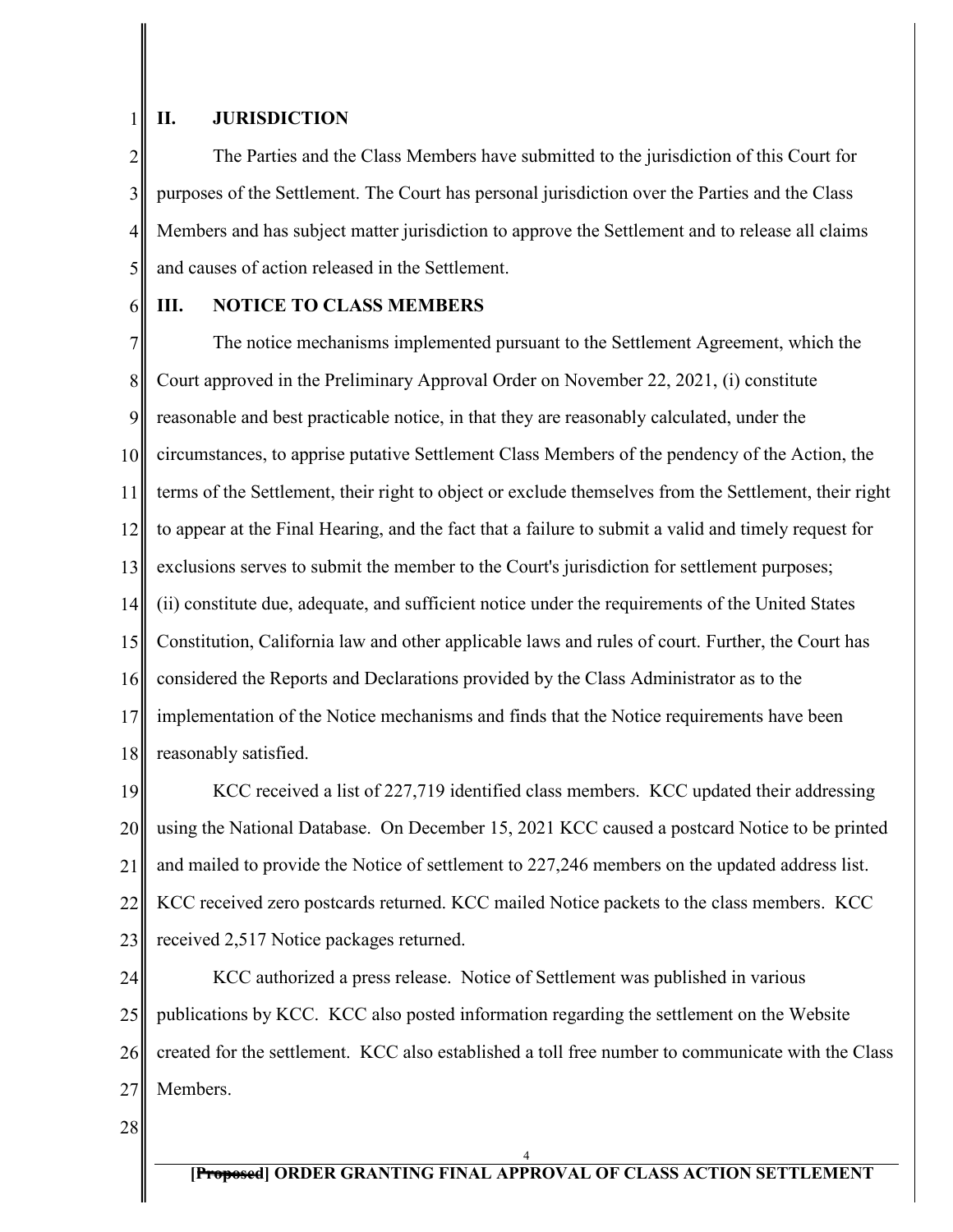1 2 As of March 9, 2022,KCC received 179 timely filed claim forms. The Administrator is going to accept all of these claims.

3 4 5 6 7 8 9 No timely objections were received. However, one objection was received after the required postmark date. The objector was Dana Parks, who stated that the settlement is unfair to homeowners who owned the property for decades, paid the improper fees, and will soon retire. She objected, contending the Settlement does not benefit older class members but benefits former property homeowners who are allowed to share a common fund of \$1 million. She is concerned the settlement discriminates against older homeowners who will retire and down-size or won't live long enough to receive the full settlement benefit.

10 11 She further objected to the Attorney fees as unreasonable and requested the court reduce the fees to reflect work performed. She did not state why the fees are unreasonable.

12

The Court finds the objection is untimely.

13 14 15 16 17 While finding the objection untimely, the Court reviewed the objection and overruled it for the following reasons. The settlement represents a compromise as to disputed claims and the outcome constitutes recovery for alleged damages. The Settlement takes into account the risk of continued litigation and includes the risk of Plaintiffs failing to prevail as to future motions concerning certification and liability.

18 19 The objector does not make any specific claims as to why the fees are unreasonable. Therefore, the court does not have a basis on the objection and rules against it.

20 21 The Court makes an independent determination that the fees are reasonable. Therefore, the court overrules the objection.

22 **IV. EXCLUSIONS**

23 24 25 26 27 28 The Court hereby finds that all Class Members have been adequately provided with an opportunity to exclude themselves from the Settlement Class by submitting a request for exclusion in conformance with the terms of the Settlement Agreement and this Court's Preliminary Approval Order. The Class Members who submitted valid requests for exclusion are listed in Exhibit G to the Declaration of Janeth Antonio re: Notice Procedures for Final Approval Hearing. They are: David & Linda Smith Trust; Andrea Velasquez; Mark R. Clemens; Nobuko Clemens;

#### **[Proposed] ORDER GRANTING FINAL APPROVAL OF CLASS ACTION SETTLEMENT** 5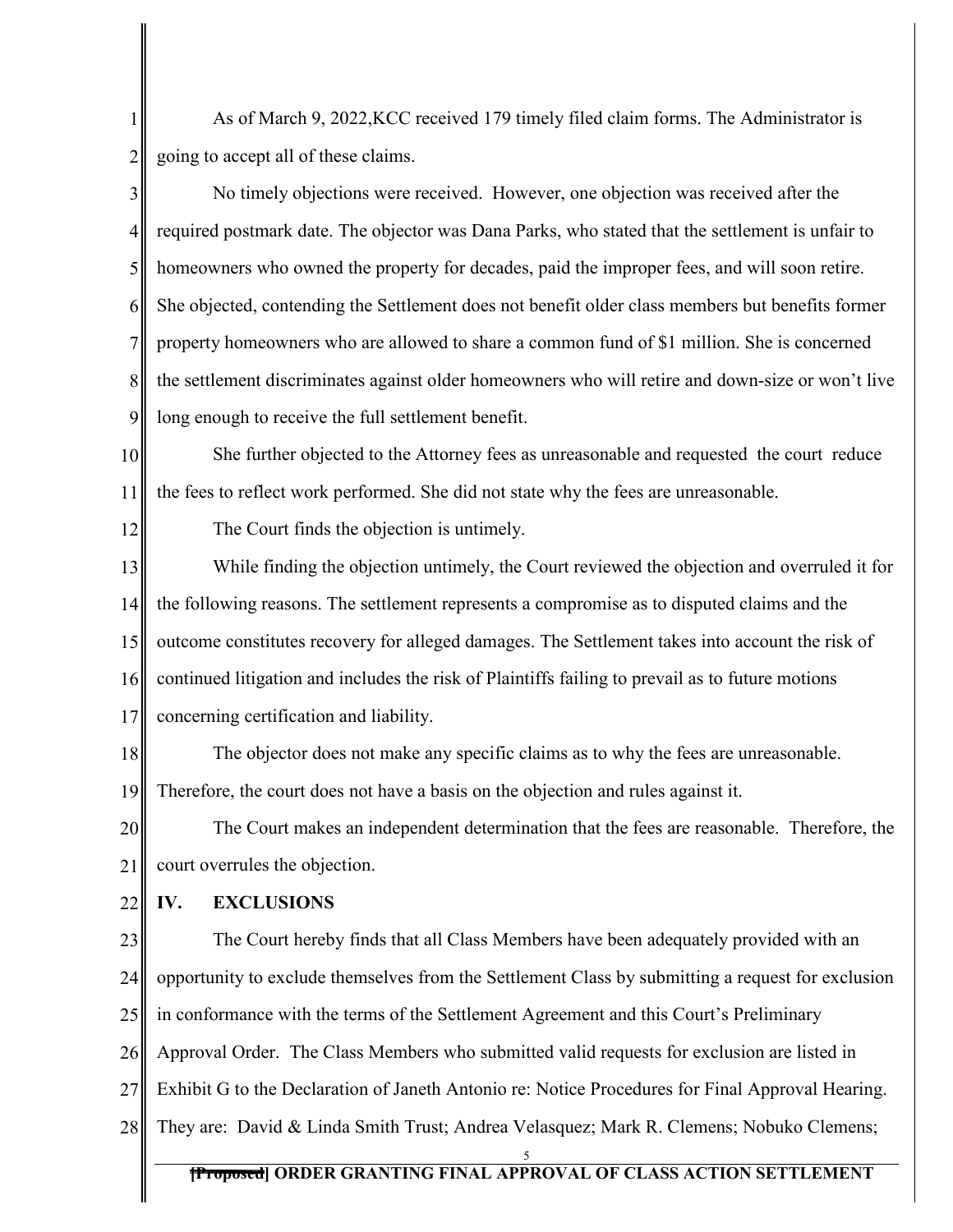1 2 3 4 5 6 7 8 9 GT Dave; Cynthia B. Dethlefsen & Cynthia B. Dethlefsen Trust; Edward Trujillo, Silvana Ferrarotti & Ferrarotti Trust; William A. Lee & Lee Family Trust; Amanda S. Metoyer & Amanda S. Metoyer Trust; Denise S. Mitchell; Munjko Zdenko Co. Trust & Munjko Trust; Joanne T. Newman & Joanne T. Newman Trust; Temple Shoshu Nichiren; Ralph Padilla; Ralph Padilla Sr.; Kwang C. Pak; Palgyi Trust & Bela B. and Diana L. Palagyi, Trustees; Pranava Properties Inc.; Eloise U. Stolz & Eloise U. Stolz Trust; Ruth W. & Eu Tao; and Patricia Roberts. All Class Members who submitted valid requests for exclusion are not bound by this Final Order and Judgment. All other Class Members are part of the Settlement Class and shall be bound by this Final Order and Judgment and the Settlement Agreement.

10 11

# **V. ORDER GRANTING FINAL APPROVAL TO CLASS ACTION SETTLEMENT, ATTORNEYS' FEES, AND PLAINTIFFS' SERVICE AWARDS**

12 13 14 15 As to the settlement itself, California Rule of Court, Rule 3.769, provides that the settlement of an entire class action or a cause of action in a class action, or as to a party, requires approval of the court. In determining whether to approve a class action, the Court has responsibility to prevent fraud or collusion in a settlement to protect the class members.

16 17 18 19 20 21 22 23 In determining whether to approve a class action, the court has responsibility to prevent fraud or collusion in a class settlement to protect the rights of the class members. The case of *Consumer Advocacy v Kintetsu* (2006) 141 Cal.App.4th 46 provides that a class action must be scrutinized by the Court and the Court must assure itself that the settlement is not part of fraud, over reaching or collusion and that the settlement taken as a whole is fair, reasonable and adequate for all concerned. The burden is on the proponent to the settlement to establish what is fair and reasonable. *Wershba v Apple Computer* (2001) 91 Cal.App.4th 245 and *7-Elevent v Southland*  $(2000)$  85 Cal.4<sup>th</sup> 1135.

24 25 26 27 A presumption of fairness exists when the settlement was reached from arm's length bargaining, investigation and discovery. In this case, the court finds that class counsel and defense counsel are experienced in similar litigation, and the percentage of objectors is small. *Wershba* and *Dunk v Ford Motor* (1996) 48 Cal.4th 1794.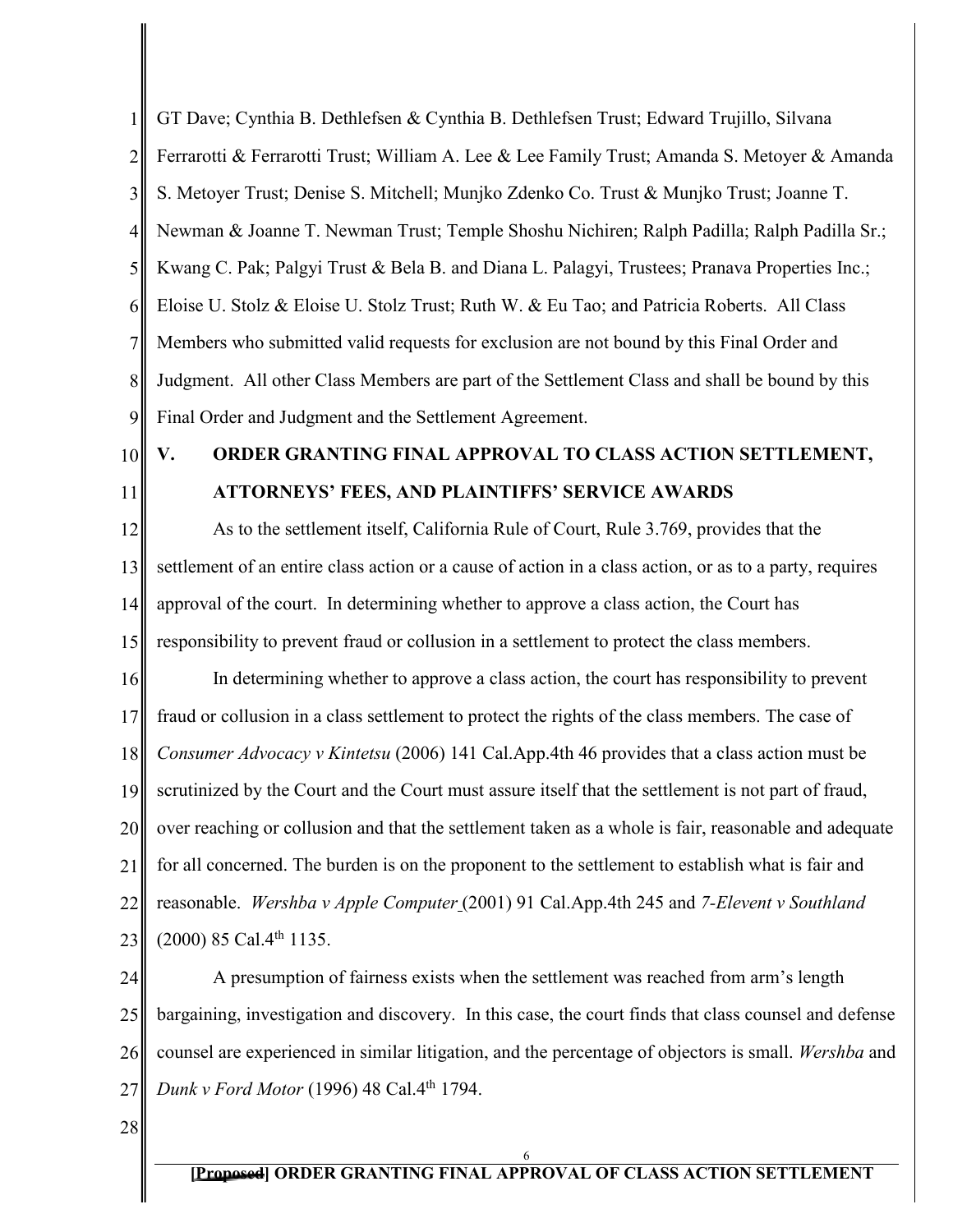6 Nevertheless, the settlement amount did not make the class members whole as the *Wershba* court noted. A fair compromise for an amount less than the amount to make all class members whole is necessary under several conditions. Thus, even when the relief afforded by settlement is substantially narrower than it would be if the suits were successfully litigated, this is no bar for a class settlement because the public interest may be served by voluntary settlement for less than the amount of full recovery in the interest of avoiding further litigation.

1

2

3

4

5

7 8 9 10 11 12 First, we turn to whether the parties engaged in arm's length bargaining. All counsel representing the parties attended mediation in October 2019. Mediation at that time was unsuccessful. On May 1, and May 20, 2020 the parties attended two full mediation sessions with retired Judge Magistrate Suzanne Segal. The outline of a settlement was reached. The parties engaged in negotiation as to the remaining elements of the settlement and, on October 6, 2020, the settlement was executed by the parties.

13 14 15 16 17 The parties engaged in investigation up to the end of February 2020. There were 14 individual Requests for Production of Documents, 2 sets of special interrogatories, supplemental interrogatories, several sets of Requests for Admissions, and the production, gathering and organization of 400,000 pages of documents. Additionally, many depositions were taken by Class counsel as to all District senior management, their expert, and their Standby Charge contractors.

18 19 Defense counsel engaged in written discovery and depositions of each of the initially named representative Plaintiffs.

20 21 22 23 24 In this case, class counsel is sufficiently experienced in litigation and engaged in appropriate discovery. The court concludes that the settlement is entitled to the presumption of fairness. The standby charge was assessed against approximately 240,000 property units annually. In each year, the Standby Charge generated between \$9 and \$10 million for the District for a total of approximately \$65 million in revenue during the class period.

25 26 27 28 Absent the settlement, the District intended to continue the Standby Charge. During the eight-year period covered by the initial prospective relief component of the settlement, if the settlement is not approved, the District will collect \$75 to \$80 million, and also collect \$126 million in Standby Charges during the subsequent 12 years.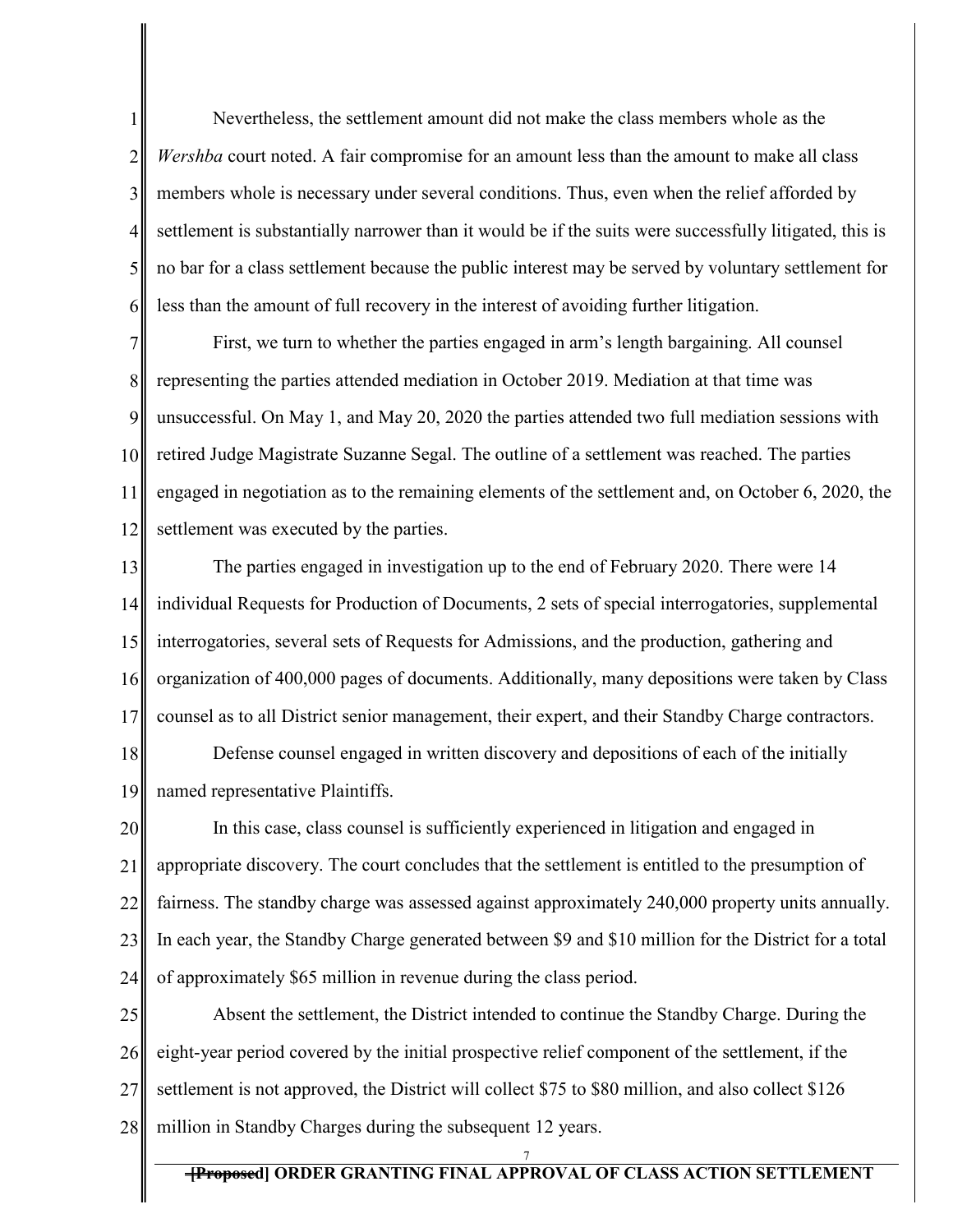The settlement contemplates the reduction and eventual elimination of the Standby Charge. It must be noted that liability is greatly contested herein. If the settlement is not approved, the class members might not receive any recovery.

4 5 6 7 Also, a present value of the savings as estimated by class counsel relying on the 2020-2021 District Budget estimates the annual standby charge revenue at \$10 million and the present value of the savings for the reduction and elimination of the Standby Charge that will be obtained by the settlement class is \$108.3 million.

8 9 10 11 12 The investigation and discovery have been sufficient to allow counsel for the parties and the parties to act intelligently. Based upon the providing of notice to the Members of the Class, the due process provided by the provision of a final approval hearing, the work of KCC to provide written notice, the receipt of 179 claims, the lack of timely objections, and the sole objector being late, the Court finds that the Settlement was and is fair and reasonable.

13 14 15 As far as attorney's fees are concerned, counsel request \$9 million in fees. The settlement provides for Attorney fees and costs to class counsel of \$9 million plus costs for arbitration fees of \$11,400 pursuant to Code of Civil procedure section 1021.5 and lodestar.

16 17 18 Counsel have provided lodestar information of incurring 4,484.9 hours on this litigation at various hourly rates for a total lodestar of \$3,434,530.00. That would require a multiplier of 2.62 to yield the fee request upon the lodestar.

19 20 21 22 23 The hourly rates are within the prevailing wage in the community. Based upon consideration of the quality of representation, acknowledgment of the complexity of the issues, identifying the result obtained through counsels' time and effort, the risks of the continued litigation to the class and counsel's scheduling of time and effort, the court awards fees in the amount of \$9 million plus \$11,400 for arbitration fees.

24 25 The administrator, KCC, approved all 179 claims received for a total claims valuing \$75,305.32.

26 27 The cost of Administration plus approved claims were \$203,644.98. The court awards that amount to KCC.

28

1

2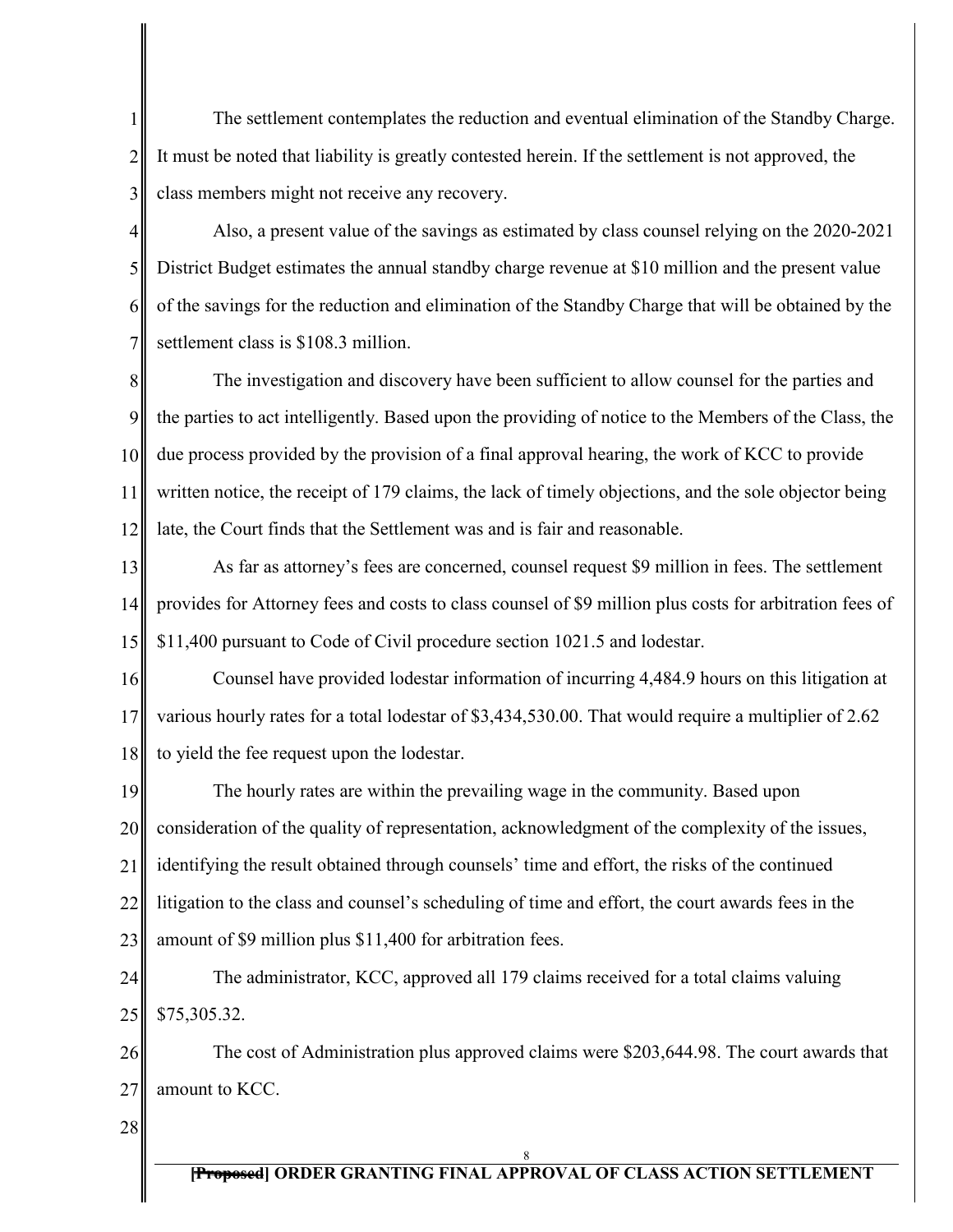1 2 3 Representative plaintiff Henry Porter rendered services for the case and class. Based upon the work provided by Mr. Porter in connection with his history of involvement and the work performed pursuing this matter he is awarded \$20,000 as an enhancement payment.

4 5 Representative Eman Khoubian's evidence concerning the work that he performed to reach resolution of the case justifies a court award enhancement of \$10,000.

### **VI. DISMISSAL**

7 8 9 The Court orders that Rastegar et al. v. West Basin Municipal Water District, LASC Case No. BC 684499, is hereby dismissed with prejudice, and without any award of attorneys' fees or costs to any party except as set forth in this Final Order and Judgment.

10 **VII. RELEASE**

6

11 12 13 14 15 16 17 18 19 20 21 The Court references and confirms that the release in the Settlement Agreement is approved. As a result, the RELEASED CLAIMS identified in the Settlement Agreement are hereby dismissed with prejudice against the RELEASED PARTIES. The Court orders that the RELEASED PARTIES shall be released and forever discharged from all RELEASED CLAIMS, and PLAINTIFFS and all CLASS MEMBERS and their heirs, executors, estates, predecessors, successors, assigns, agents and representatives shall be deemed to have jointly and severally released and forever discharged the County and the Related Parties from any and all RELEASED CLAIMS, whether known or unknown, arising from the facts alleged in the Complaint, and shall be fully and forever barred and enjoined from instituting or prosecuting in any court or tribunal, either directly or indirectly, individually or representatively, any and all RELEASED CLAIMS against the County or any of the Related Parties.

22 23 24 25 26 27 28 The RELEASED CLAIMS specifically include any and all claims, demands, rights, damages, obligations, suits, end causes of action of every nature and description whatsoever, ascertained or unascertained, suspected or unsuspected, existing or claimed to exist, including both known and unknown claims, of the PLAINTIFFS and all CLASS MEMBERS that were or could have been brought against the West Basin Municipal Water District and/or their Related Parties, or any of them, in the First Amended Complaint, from the beginning of the Class Period to the date of entry of the Preliminary Approval Order, arising from the matters alleged in the Complaint,

9

# **[Proposed] ORDER GRANTING FINAL APPROVAL OF CLASS ACTION SETTLEMENT**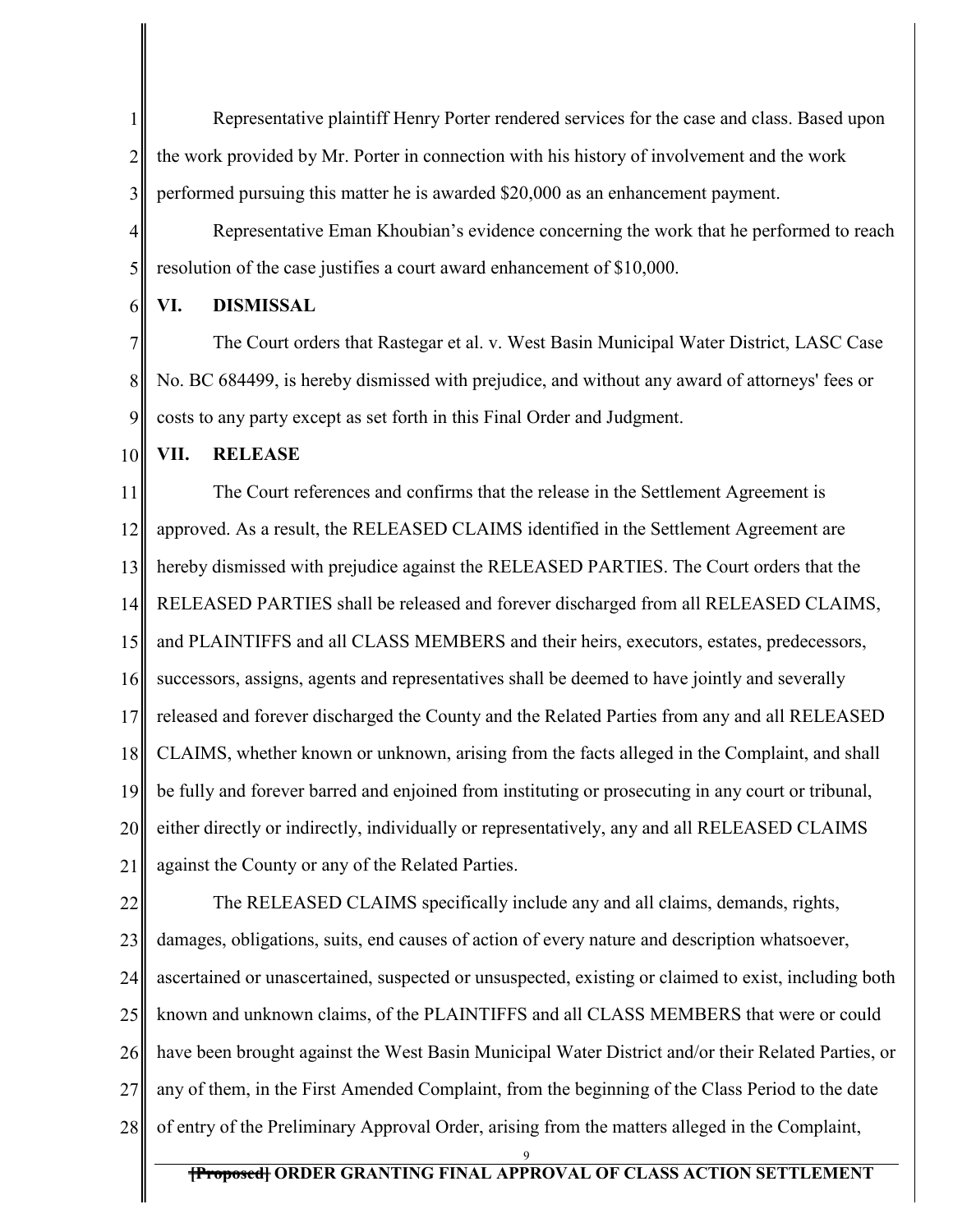1 2 including but not limited to charging, billing, or collection activity related to the Standby Water Charge.

3 4 5 6 7 8 Under California Code of Civil Procedure sections 578, 579, and 664.6, the Court, in the interests of justice, there being no just reason for delay, expressly directs the Clerk of the Court to enter this Final Judgment and Order, and hereby decrees, that upon entry, it be deemed as a final judgment with respect to all claims by members of the Settlement Class against the West Basin Municipal Water District and the Released Parties, in accordance with the terms of the Settlement Agreement.

9

21

22

23

24

25

26

27

28

# **VIII. CONTINUING JURISDICTION AND ORDER TO SHOW CAUSE**

10 11 12 13 Pursuant to Code of Civil Procedure 664.6, without affecting the finality of this Final Order and Judgment, this Court reserves exclusive and continuing jurisdiction over the Settlement and the Settlement Agreement, including the administration and consummation of the Settlement Agreement.

The Court will set an Order to Show Cause to Comply with the Judgment for December 9, 14 15 2022 at 8:30 a.m. No later than December 2, 2022, the parties shall submit a joint report as to compliance with the terms of the Judgment, as well as a declaration from the Settlement 16 17 Administrator with regard to the distribution of funds and other actions taken in compliance with 18 the terms of the Judgment. Elihu M. Berle 19 20  $1 - \text{FFGFG}$ 

Dated:  $\overline{By}$ : Elihu M. Berle / Judge The Hon. Elihu Berle JUDGE OF THE SUPERIOR **COURT**